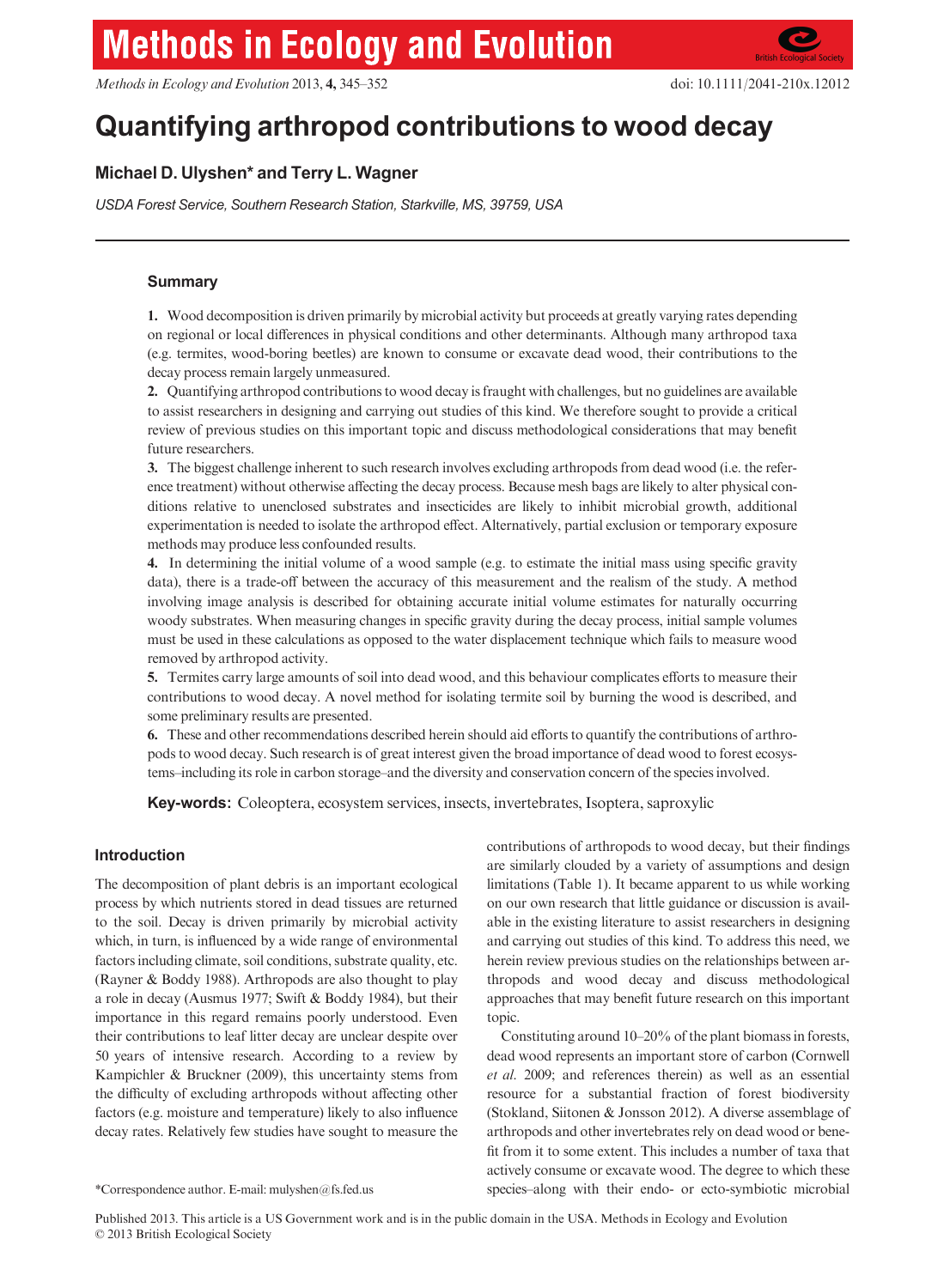| <b>THRE T.</b> CHROROSS OF SERIES ON RECONSIDERING SERIES OF SERIES AND THE SERIES OF SERIES OF SERIES OF SERIES OF SERIES OF SERIES OF SERIES OF SERIES OF SERIES OF SERIES OF SERIES OF SERIES OF SERIES OF SERIES OF SERIES OF S<br>this information is either not applicable or not clear |                   |                                            |                                                                |                                                               |                                           | pons to mono neces, / primites surrice or learning son's grass or learning son's grass of the more and the more than the more of the son's property presented in the more interesting to the more and the more interesting to |                                                                                                                                                                   |
|-----------------------------------------------------------------------------------------------------------------------------------------------------------------------------------------------------------------------------------------------------------------------------------------------|-------------------|--------------------------------------------|----------------------------------------------------------------|---------------------------------------------------------------|-------------------------------------------|-------------------------------------------------------------------------------------------------------------------------------------------------------------------------------------------------------------------------------|-------------------------------------------------------------------------------------------------------------------------------------------------------------------|
| Reference                                                                                                                                                                                                                                                                                     | Country           | Ecosystem                                  | Taxon/taxa                                                     | Wood source                                                   | Exclusion treatment                       | Conclusions                                                                                                                                                                                                                   | Comments                                                                                                                                                          |
| Maldague (1964)                                                                                                                                                                                                                                                                               | Congo             | Forest                                     | Termites                                                       |                                                               | None                                      | Annual consumption equivalent to about half-annual litter<br>fall                                                                                                                                                             | Based on estimated population size and oxygen<br>consumption. After correcting errors in this<br>calculation, Lee & Wood (1971b) revised<br>figure to 10% or less |
| Hopkins (1966)                                                                                                                                                                                                                                                                                | Nigeria           | Savanna,<br>forest                         | Termites                                                       | Wooden blocks                                                 | None                                      | Wood decay largely dependent on termites (wood decayed<br>much more rapidly at sites where termites were active)                                                                                                              |                                                                                                                                                                   |
| Lee $&$ Wood<br>(1971a)                                                                                                                                                                                                                                                                       | Australia         | woodland<br>$\rm{Dry}$                     | (Nasutiternes<br>exitiosus)<br>Termites                        | $\overline{1}$                                                | None                                      | Amual consumption equivalent to ~ 17% annual input of<br>dead wood                                                                                                                                                            | Based on laboratory consumption test data                                                                                                                         |
| Ocloo (1973)                                                                                                                                                                                                                                                                                  | Ghana             | Not clear                                  | Termites                                                       | Wooden stakes                                                 | None                                      | In 65 days, consumed ~3% and 16% of heartwood and<br>sapwood volume, respectively                                                                                                                                             |                                                                                                                                                                   |
| Haverty & Nutting<br>(1975)                                                                                                                                                                                                                                                                   | USA               | Desert                                     | (Heteroternes<br>Termites<br>aureus)                           | Ĭ.                                                            | None                                      | Amual consumption equivalent to ~ 17.5% annual input of<br>dead wood                                                                                                                                                          | Modelling study using data from multiple<br>sources                                                                                                               |
| Usher (1975)                                                                                                                                                                                                                                                                                  | Ghana             | woodland<br>Open                           | Termites                                                       | Wooden blocks                                                 | None                                      | Annual consumption equivalent to ~20% annual litter fall, 8<br>$-10\%$ annual primary production                                                                                                                              | Conclusions are based on feeding rates, and<br>food availability estimates published<br>previously                                                                |
| Wood (1976)                                                                                                                                                                                                                                                                                   | Nigeria           | woodland<br>Open                           | Termites                                                       |                                                               | None                                      | Consumption equivalent to -42-84% of annual litter fall                                                                                                                                                                       | Calculation based on consumption rates as<br>measured in the laboratory, many<br>assumptions made                                                                 |
| Abe (1978, 1980)<br>Buxton (1981)                                                                                                                                                                                                                                                             | Malaysia<br>Kenya | scrubland<br>Forest<br>Dry                 | Termites<br>Termites                                           | Trunk and limb sections<br>Naturally occurring<br>fallen wood | None<br>None                              | Almost all' dead wood is removed by termites (slowly) with<br>Most wood decay can be attributed to termites<br>macrotermitines being the most important                                                                       |                                                                                                                                                                   |
| Collins (1981)                                                                                                                                                                                                                                                                                | Nigeria           | woodland<br>Open                           | Termites                                                       | Log and twig samples                                          | Suspending off ground                     | Annual consumption equivalent to ~ 60% of annual wood<br>fall with macrotermitines being the most important                                                                                                                   |                                                                                                                                                                   |
| Gentry & Whitford<br>(1982)                                                                                                                                                                                                                                                                   | USA               | Forest                                     | Termites                                                       | Wooden blocks                                                 | Chlordane                                 | Termites removed 3-20% wood mass (varying widely)<br>within 9 months                                                                                                                                                          | Mass loss was only measured from attacked<br>blocks                                                                                                               |
| Collins (1983)                                                                                                                                                                                                                                                                                | Malaysia          | Forest                                     | Termites                                                       |                                                               | None                                      | Consumption equivalent to -15-16% and -1-3% of<br>litter production in forests with and without<br>macrotermitines, respectively                                                                                              | Calculation based on various sources of<br>information, many assumptions made                                                                                     |
| Salick, Herrera &<br>Jordan (1983)                                                                                                                                                                                                                                                            | Venezuela         | floodplain<br>Nutrient-<br>forests<br>poor | Termites                                                       |                                                               | None                                      | Consume <5% of annual litter and treefall                                                                                                                                                                                     | size and the literature values. Martius (1994)<br>Consumption estimates based on population<br>suggested this estimate is much too low                            |
| Martius (1989)                                                                                                                                                                                                                                                                                | Brazil            | Floodplain<br>forest                       | and N. corniger)<br>macrocephalus<br>(Nasutiternes<br>Termites |                                                               | None                                      | respectively. Entire termite fauna likely to consume at least<br>Consumption by N. macrocephalus and N. corniger<br>equivalent to 1.4% and 4.0% of annual wood fall,<br>20% of annual wood fall                               | Information taken from Martius (1994)                                                                                                                             |
| Schowalter (1989)<br>Zhong &                                                                                                                                                                                                                                                                  | USA               | Forest                                     | Ambrosia beetles                                               | Logs                                                          | None                                      | Excavated - 0.2% of sapwood volume during first year                                                                                                                                                                          | Change in wood density/mass not measured                                                                                                                          |
| Edmonds & Eglitis<br>(1989)                                                                                                                                                                                                                                                                   | USA               | Forest                                     | Bark beetles and<br>wood-boring<br>beetles                     | LogO                                                          | Window screening                          | Wood exposed to beetles decayed more rapidly, due<br>primarily to wood borer activity                                                                                                                                         | Logs initially were not in contact with the soil,<br>effect of the screen used to exclude betles on<br>decay not determined                                       |
| Schowalter (1992)<br>Kirton (1999)<br>Takamura &                                                                                                                                                                                                                                              | Malaysia<br>USA   | Forest<br>Forest                           | Termites<br>Insects                                            | Felled trees<br>Logs                                          | Steel pan with screened<br>bottom<br>None | Removed ~ 1% of sapwood volume during first 2 years<br>Excluding termites did not affect decay rate (based on<br>carbon content) over 3 yrs                                                                                   |                                                                                                                                                                   |

osition are not included). Dashes for 'wood source' indicate Table 1. Chronology of studies on the contributions of saproxylic arthropods to wood decay (studies aimed at measuring soil, grass or leaf litter decomposition are not included). Dashes for 'wood source' indicate leaf litter der è  $\overline{a}$  $\ddot{\mathrm{t}}$ wilio -Ŕ ś Ŕ  $\ddot{\phantom{a}}$  $\mathbf{r}_{\mathbf{c}}$ Į. É Table 1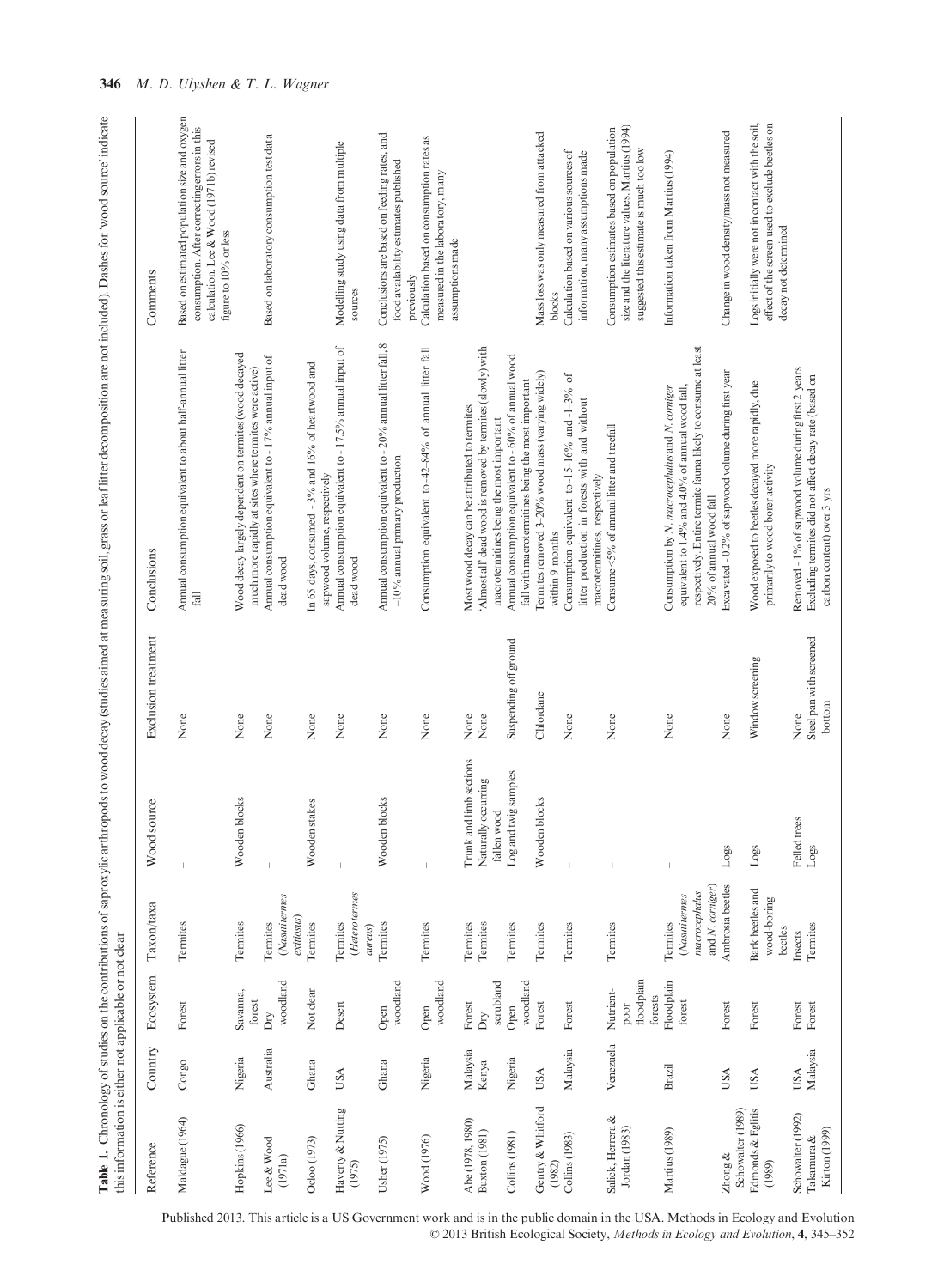| Reference                                   |          | Country Ecosystem Taxon/taxa          |                                            | source<br>Wood      | Exclusion treatment               | Conclusions                                                                                                                                                                      | Comments                                                                                                  |
|---------------------------------------------|----------|---------------------------------------|--------------------------------------------|---------------------|-----------------------------------|----------------------------------------------------------------------------------------------------------------------------------------------------------------------------------|-----------------------------------------------------------------------------------------------------------|
|                                             |          |                                       |                                            |                     |                                   |                                                                                                                                                                                  | Arthropods capable of flying or climbing were<br>not excluded; wood removed by termites not<br>considered |
| Takamura (2001)                             | Malaysia | Forest                                | Termites                                   | Logs                | Steel pan with screened<br>bottom | Termites increase decay rate (based on carbon content) for<br>one of the two wood species tested                                                                                 | Arthropods capable of flying or climbing were<br>not excluded; wood removed by termites not<br>considered |
| Müller et al. (2002)                        | Finland  | Forest                                | <b>Beetles</b>                             | Logs                | Nylon mesh                        | especially in managed forests where beetles were more<br>abundant (a 5.6% difference in weight loss after 28-<br>Caged logs decayed more slowly than uncaged logs,<br>30 months) | Caged logs were open at the bottom, allowing<br>arthropods to colonize logs through the soil              |
| Schuurman (2005)                            |          | Botswana Woodland<br>grassland<br>and | Termites                                   | Logs                | None                              | Macrotermitine abundance determines almost all variation<br>in decay rates                                                                                                       |                                                                                                           |
| Warren & Bradford USA<br>(2012)             |          | Forest                                | Termites                                   | Wooden blocks       | Absent equals excluded            | Wood mass loss 11.5% higher when termites present                                                                                                                                |                                                                                                           |
| Angers, Drapeau & Canada<br>Bergeron (2012) |          | Forest                                | Bark beetles and<br>wood-boring<br>beetles | Standing dead trees | None                              | Wood density decreased significantly with increasing wood-<br>boring beetle activity                                                                                             |                                                                                                           |

partners–contribute to the decay process remains largely unknown. Termites and wood-boring beetles are widely believed to be the most important wood-consuming arthropod taxa (Cornwell et al. 2009). Of the 23 previous studies addressing this topic, 18 have focused on termites (Table 1). Eight of these took place in Africa where termites were consistently found to remove a substantial amount of the annual wood fall. Similar conclusions were reached in studies carried out in Southeast Asia, Australia, South America and North America (Table 1). Studies on other wood-feeding insect taxa indicate that large wood-boring beetles also have a positive influence on wood decay (Table 1). Most of these studies involved estimation based on population sizes and consumption rates (often determined in the laboratory) instead of direct field measurements or controlled experimentation. Those involving field measurements often did not involve an arthropod-exclusion treatment for reference or were limited by designs that confounded arthropod effects with differences in physical conditions or substrate quality.

Obtaining more and better estimates for the contributions of arthropods to wood decay across many regions and forests types would greatly enhance our ability to model carbon and nutrient budgets (Schuurman 2005; Cornwell et al. 2009) and would provide useful information regarding the conservation value of arthropods associated with dead wood (Ulyshen in press). Although many current climate models assume the turnover of dead wood can be entirely predicted based on physical parameters, for example, decay rates often vary at both regional and local scales beyond what can be explained by differences in physical conditions alone. An excellent example of this was recently provided by Schuurman (2005) who studied the impacts of termites on wood decomposition at two locations in the Okavango Delta region of Botswana. At each location, the researcher distributed rolls of toilet paper and short sections of dead branches to determine termite community composition and wood decay rates, respectively. Even though all dead branches experienced similar climatic and soil conditions, belonged to the same tree species and were similar in size, decay rates varied up to six-fold. Almost all of this variation was attributed to whether or not a particular termite taxon (i.e. the subfamily Macrotermitinae) was present. Clearly, our understanding of wood decay and our ability to predict the rate at which it proceeds will be limited without properly recognizing the importance of arthropods to this process.

#### Design considerations

#### WOOD SOURCE

A number of researchers have used machined blocks of wood in field-based decay studies (Table 1). Blocks of wood provide a more uniform substrate and can be more easily measured (e.g. volume, dry weight) at the beginning of a study than natural sources of wood (see section on measurements below). The decay process in machined blocks of wood will differ greatly from what happens in natural sources of dead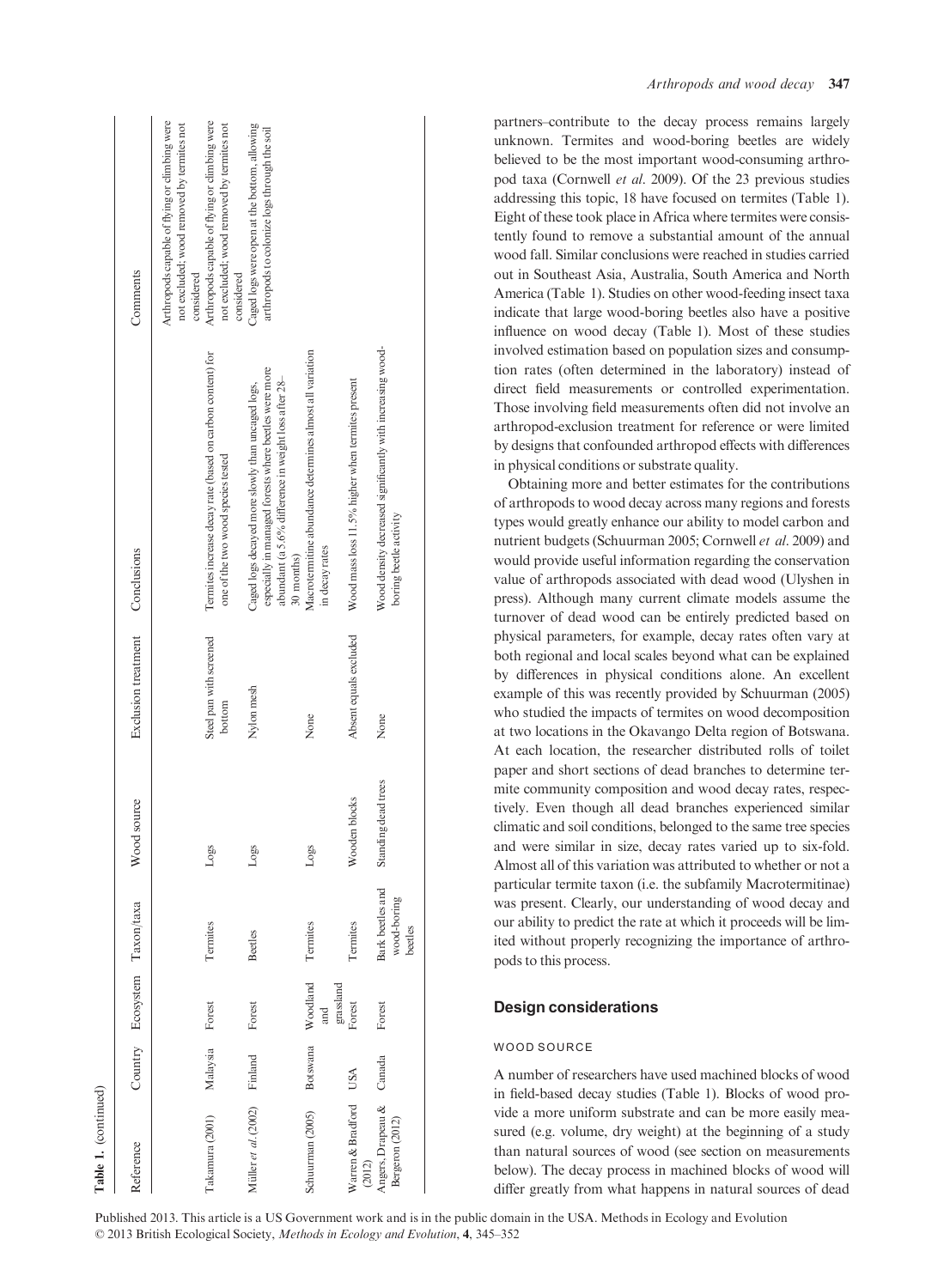wood, however, especially with respect to arthropod activity. Under most natural conditions, a dying or recently dead piece of wood has a phloem layer rich in sugars and nutrients and covered by a protective layer of bark. Phloem-feeding beetles are among the first insects to colonize dead wood and are thought to contribute to decay by facilitating colonization by wood-decaying fungi through tunnelling (Swift & Boddy 1984) and by vectoring fungi on or within their bodies (Dowding 1984; Swift & Boddy 1984). These species would never utilize artificial blocks of wood. Indeed, the only insects likely to use such wood are termites. Blocks of wood can be used to compare termite consumption rates among different habitats, but it is probably a mistake to use these data to extrapolate more broadly. For example, some researchers have used consumption rates measured on blocks of wood to estimate how much of the annual input of dead wood is consumed by termites (Usher 1975). Such estimates should be interpreted with caution.

#### EXCLUSION TREATMENT

Comparing wood loss between a treatment in which arthropods have been excluded and another where colonization by arthropods is permitted may seem, at first glance, to be a simple way of determining the extent to which these organisms accelerate the decay process. Efforts to exclude arthropods often give rise to serious complications, however, as learned after more than 50 years of research on leaf litter decay. Although mesh bags have been widely used in these studies to exclude arthropods, few efforts have been made to determine how the bags themselves may affect decay by altering physical conditions relative to unenclosed substrates (Kampichler & Bruckner 2009; and references therein). That mesh bags can substantially alter physical conditions has been shown in several studies, however. For instance, Lousier & Parkinson (1976) found the moisture levels in fine-mesh litter bags to be higher than in coarse-mesh bags in Canada. Such concerns led Kampichler & Bruckner (2009) to conclude that '…we cannot supply even a tentative estimation of the real role of microarthropods in terrestrial decomposition'. The authors suggest addressing this complication by including additional treatments or experiments aimed at correcting for these unintended effects. Researchers interested in measuring the contributions of arthropods to wood decomposition would be wise to heed this important lesson from the leaf litter literature.

Excluding arthropods can itself be a challenge (Müller et al. 2002). Indeed, given the exceedingly small sizes of many mites and collembolans, it is probably impossible to exclude all arthropods from wood without completely sealing it off from the outside world. Furthermore, as pointed out by Pawson & Sky (2009), even large-bodied insects have the potential to colonize enclosed wood by ovipositing through the mesh from the outside. To prevent this from happening, the researchers built mesh-covered cages around logs that were also placed in mesh bags. Although this approach effectively prevents oviposition through the mesh, it will not prevent colonization by microarthropods and is even more likely to alter physical conditions relative to unenclosed logs. The researchers addressed this latter point by covering the logs to be exposed to arthropod attack with the same mesh material. Large cuts were made in the mesh to allow colonization. In addition, these logs were placed under a cage similar to that constructed for the exclusion treatment but with only the top surface covered by mesh. These methods are still likely to result in differences in environmental conditions between treatments, however, and may also underestimate the contributions of arthropods by limiting their access to the logs.

Considering the complications inherent to the mesh bag approach, partial exclusion techniques may be preferable in some situations. This may be especially true for research on termites and arthropod taxa that colonize wood by moving across or through the soil. Excellent examples of this method come from research carried out in Malaysia by Takamura & Kirton (1999) and Takamura (2001). The researchers cut holes along the sides and in the bottom of stainless steel trays. The holes were left open in the reference treatment and were covered with stainless steel mesh in the exclusion treatment. Because the tops of all trays were left open, there should not have been differences in temperature or humidity between treatments (although the stainless steel mesh used in the exclusion treatment may have reduced soil-wood contact). The disadvantage of such open-topped design is that arthropods capable of flying would not be excluded from the wood. Indeed, Takamura & Kirton (1999) mentioned that numerous small holes, most likely created by scolytine or platypodine weevils, were observed in both treatments. Although this method does not exclude all major wood-feeding arthropod groups, it does effectively isolate the contributions of termites and other soildwelling arthropods to the decay process. In Nigeria, Collins (1981) excluded arthropods by suspending logs off the ground. Despite being an effective way of preventing termite colonization, logs in contact with the soil are likely to decay more quickly due to differences in moisture alone. To what extent this resulted in an overestimation of termite effect in that study cannot be determined.

Temporary exposure methods may also have utility under certain circumstances. In Finland, for example, Müller et al. (2002) put nylon mesh cages around groups of experimental logs. The cages were removed from one group of logs at each location for a 3-week period each spring to temporarily permit insect colonization. While this approach largely solves the problem of differences in physical conditions between treatments (i.e. except for the 3-week exposure period), it is also likely to underestimate the contributions of arthropods to the decay process. Such methods may be most useful in studies interested in isolating the contributions of bark beetles or other early arriving species to the decay process.

Chemical barriers may also provide an effective means of excluding termites and other soil arthropods from dead wood. In Ghana, Usher (1975) dug a large pit (1 m wide, 4 m long and 20 cm deep), treated it and the surrounding soil with dieldrin (no longer considered to be a safe compound), and then filled the pit with untreated soil. This provided an area in which wood decay could be studied in the absence of termites. In the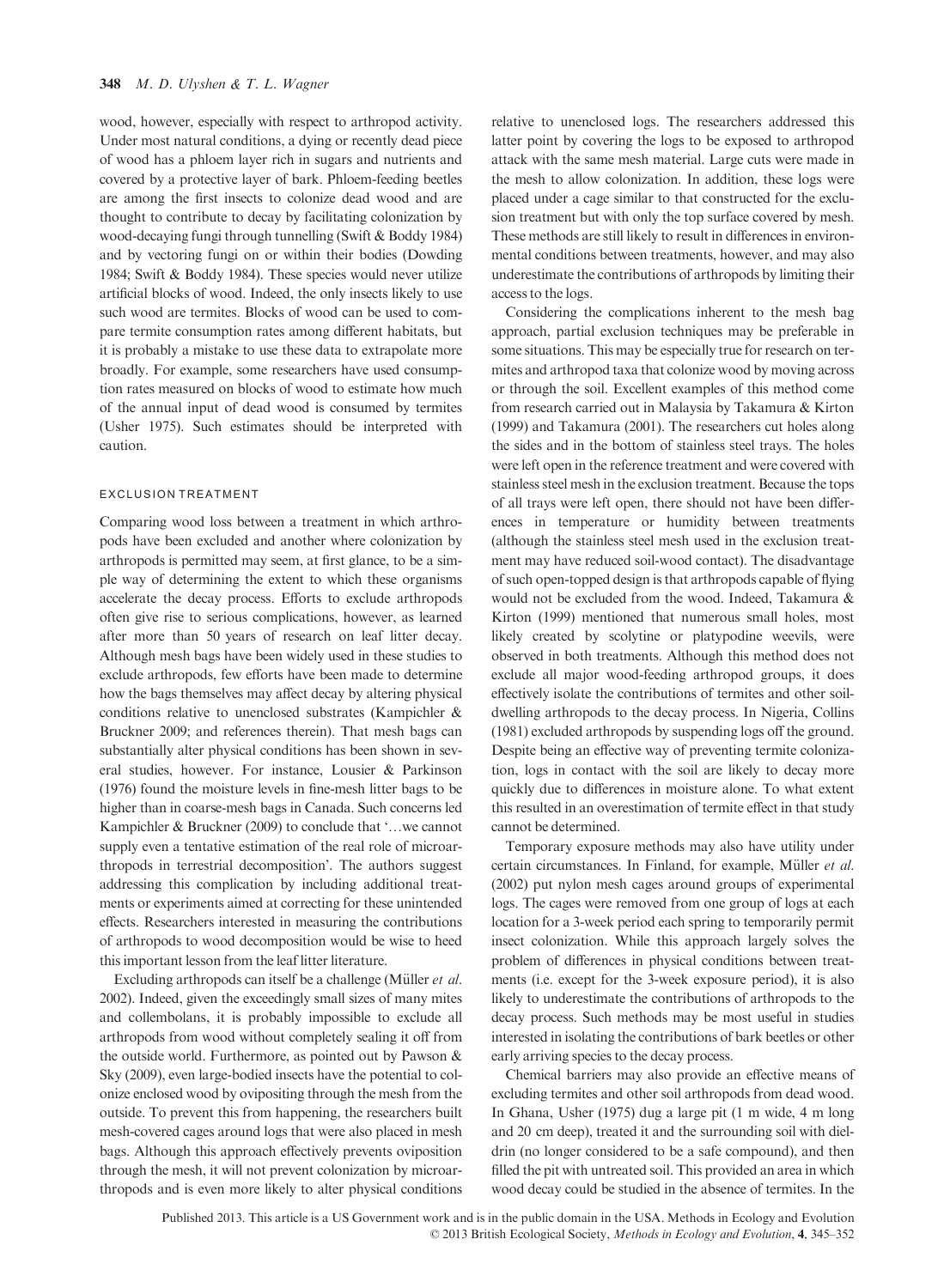south-eastern United States, Gentry & Whitford (1982) excluded termites from wooden blocks by soaking the soil with chlordane (another compound that is no longer in use). A number of studies have used naphthalene to exclude arthropods from leaf litter (Kampichler & Bruckner 2009; and references therein), and this compound may have some utility in studies on wood decay. Fungi may also be inhibited by this compound, however, and termites may exhibit a greater tolerance for it than many other arthropod taxa (Chen et al. 1998). Similarly, Pant & Tripathi (2010) found wood treated with chlorpyrifos (a broad-spectrum insecticide still in use) to be highly resistant to fungal decay even at low concentrations. Przewloka et al. (2007) promisingly found fipronil (another commonly used insecticide) to exhibit no fungicidal activity, but more research is needed to confirm this.

Some researchers have avoided exclusion methods using blocks of wood with machined surfaces that can be easily examined for arthropod feeding. In the south-eastern United States, for instance, Warren & Bradford (2012) compared wood mass loss between blocks attacked by termites, and those that had not been attacked by the end of the study. They determined that blocks attacked by termites had 115% less mass compared with blocks that had not been attacked. Although this approach avoids many problems associated with exclusion methods, it creates a new set of issues that cannot be ignored. Because termites are discriminant feeders, for instance, blocks that have not been attacked by the end of a study may differ in important physical or chemical properties from attacked blocks. Wood density, resin content, nitrogen concentration and other properties are well known to affect the activities of both microbial and arthropod decay agents. Microbial activity may therefore also be reduced in blocks lacking termites, potentially leading to overestimates of termite effect. Finally, it is not realistic to expect some blocks to remain unattacked in longer-term studies.

#### **Measurements**

#### MEASURING WOOD LOSS

One approach to determining the contributions of arthropods to wood decay involves carefully measuring the volume of wood they remove during their tunnelling and feeding activities. This was performed by Zhong & Schowalter (1989) who determined that ambrosia beetles excavated about 02% of sapwood volume during the first year after tree death in Oregon. The problem with this approach is that it overlooks some of the more subtle contributions of arthropods to the decay process. For instance, if arthropods really do play an important role in inoculating wood with fungi, the wood next to tunnels may be more thoroughly degraded by microbial activity than it would be in the absence of arthropods. Such an effect would not be visually evident. This would result in underestimating the effects of arthropods on decay. In addition, such an approach is only feasible for short-term studies. After long periods, it will likely become difficult or impossible to distinguish between arthropod tunnels and other sources of damage.

The effect of arthropods on wood decay can be more fully measured in terms of dry mass loss. Accurately measuring the dry mass of a piece of wood requires temperatures exceeding 101°C (i.e. to drive off bound water) for 24–72 h depending on sample size (Williamson & Wiemann 2010). Determining mass loss requires knowledge of the initial dry mass which should not be measured from the wood to be used in the experiment as this would affect insect colonization. Representative subsamples are sometimes used for this purpose (e.g. Buxton 1981). If a piece of wood is too large to weigh at the beginning of a study or if a sample is to be collected and analysed at some later point in time, its initial mass can be estimated based on its initial specific gravity (i.e. as measured from samples) assuming the original volume can be determined. Considering how best to determine this reveals a trade-off between measurement accuracy and the realism of the study design. For example, in a realistic design in which wood samples will be collected from the centres of long logs, it will be very difficult to determine the original volume of wood with a high degree of accuracy. Initially, measuring the diameter of the log where samples will later be taken provides only a very rough estimate as few logs are perfectly round, and the thickness of the bark layer cannot be known without considerable disturbance (note: because it will fall away and fragment during the decay process, bark should not be included in these measurements).

One might instead estimate initial volumes at the time of sampling. This might include, for instance, measuring the average thickness of a 'wet' piece of wood with callipers and measuring the surface area of one or both faces by weighing cut-out tracings made on paper of known density. A drawback to this approach is that wood swells or contracts somewhat depending on water content. To control for this possibility, Angers, Drapeau & Bergeron (2012) used dry volume in determining the density of wood. Using dried wood is less accurate with respect to estimating the original volume, however, and the extent to which wood shrinks during the drying process may be affected by the amount of arthropod activity. Importantly, attempts to estimate the original volume of a piece of wood based on its dimensions at the time of sampling is only a possibility at early stages of decay before the wood begins to collapse and change shape.

A more accurate strategy is to initially photograph the cut ends of each log (including a ruler for scale) to be used in an experiment. Image analysis software (e.g. Image-Pro) can then be used to accurately determine initial wood surface area as measured beneath the bark and phloem, using the ruler for calibration (see image in Supplemental Fig. S1). Wood samples can later be collected near the photographed ends where dimensions would have been similar. The thickness of the wood can be collected at the time of sampling as this measure changes little during the decay process (Hann 1969). Although this method requires that sampling take place near the cut ends of logs, it permits one to estimate the original log volume with a high degree of accuracy–even if the logs are highly decayed at the time of sampling.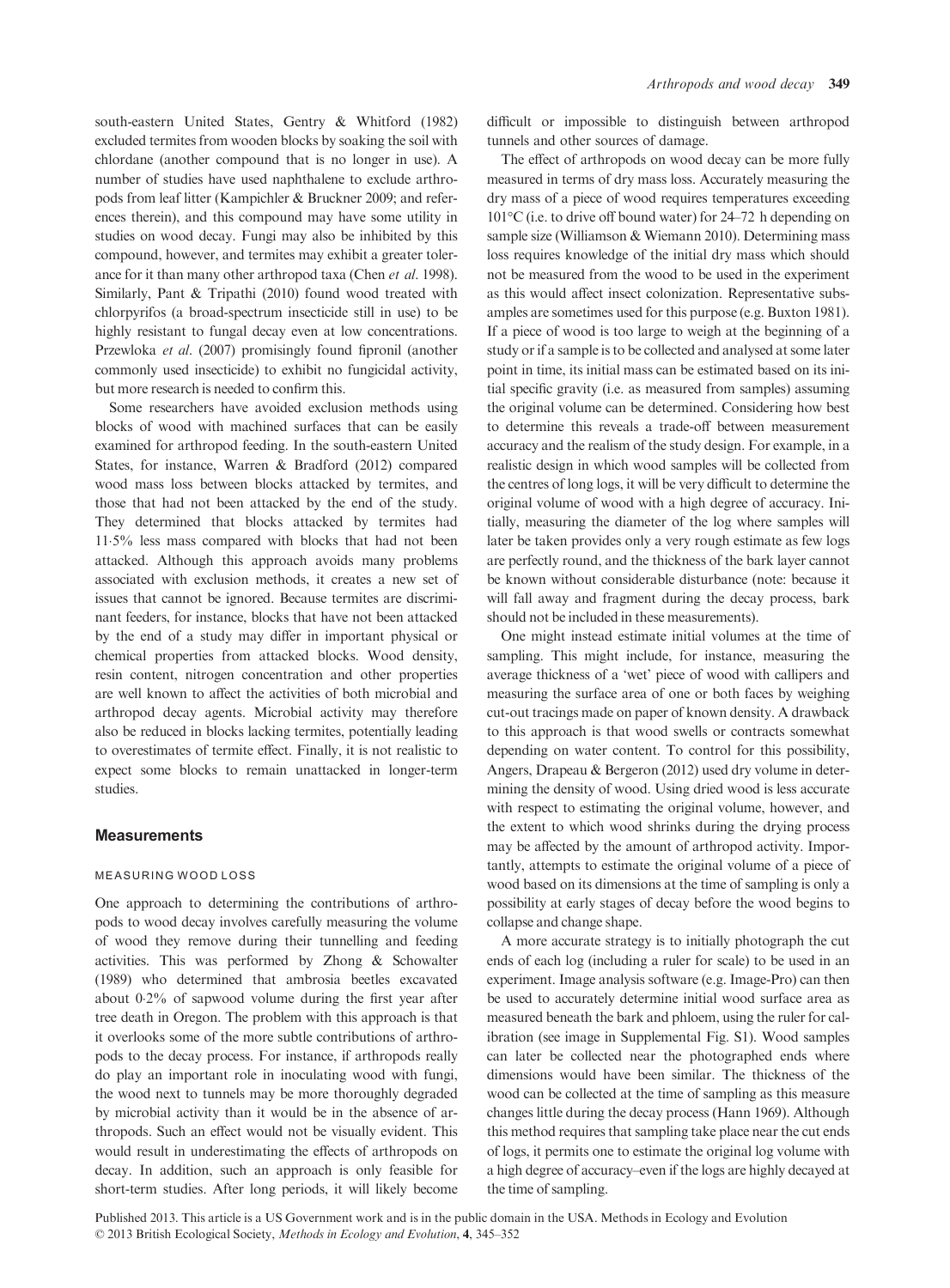#### 350 M. D. Ulyshen & T. L. Wagner

Properly accounting for wood hollowed out by insect activity is essential to research of this kind. Some studies have failed to do so, however. In the otherwise well-designed studies carried out by Takamura & Kirton (1999) and Takamura (2001), the tunnels and other hollow areas created by insect activity were not accounted for when comparing decay rates. The researchers bored holes into the wood with an electric drill and analysed the resulting wood chips for nutrient concentrations and carbon content. They equated the loss rate of carbon with wood mass loss 'since carbon is the main component of wood' without accounting for wood consumed by termites in the control treatment. The researchers noted that the loss rates determined in their study were much lower than those reported in the same area by Abe (1980) and suggested that this difference was due to differences in wood density between studies. The difference is much more likely due to differences in methodology, however, as Abe determined the mass loss of wood which more properly accounts for wood consumed by termites.

Finally, it is essential that researchers interested in measuring the change in specific gravity over time use initial volumes in their calculations. For sound wood, volume measurements often involve submerging wood samples in a water bath placed on a scale. Because this 'water displacement' technique fails to account for portions hollowed out by insects (Mackensen & Bauhus 1999), however, it is not suitable for research aimed at measuring the contributions of insects to wood decay.

#### ACCOUNTING FOR TERMITE SOIL

The tendency of termites to carry substantial amounts of soil into wood has been observed among termites worldwide (Greaves 1962; Ocloo 1973; Abe 1980; Grove 2007), complicating efforts to measure wood consumption. Perhaps the first to recognize this experimental challenge was Ocloo (1973) who sought to measure the volume of wood consumed by termites in Ghana. The researcher concluded that only when termites attacked the surface of the wood–and the soil could be cleaned away with relative ease–was it possible to accurately measure termite damage by volume. Faced with a similar problem in Malaysia, Abe (1980) removed as much soil as possible by washing the wood after soaking it in water for 24 h. Because it was not possible to remove all soil from larger branches and trunk sections, estimates were based on small subsamples. Completely burning the wood away to leave only the soil behind is perhaps the most accurate way to determine the true final dry wood weight (i.e. by subtracting soil weight from dry wood weight before burning). One of us (TLW) developed a method for accomplishing this. As pictured in Fig. 1, this involves placing a dried wood sample on a steel pan placed atop a propane burner. An electric fan can be used to provide aeration and is useful in blowing away ash and light pieces of char. Preliminary results from a study of wood infested by Reticulitermes spp. in the south-eastern United States clearly demonstrate the importance of correcting for soil carried into wood by termites. On average, soil accounted for  $3.5\%$ ,  $9.0\%$ and 194% of dry wood weight in 3, 4 and 5 year-old logs, respectively, and exceeded 59% in some logs (T.L. Wagner,



Fig. 1. Set-up for burning wood to isolate soil carried in by termites. A resulting soil sample is shown in the inset.

unpublished data). Although we do not yet have data on exactly how accurate this method is in isolating soil from wood, we are encouraged by the resulting samples which contain only negligible amounts of charred wood. Furthermore, based on our observations, only minimal amounts of soil appear to be lost during the burning process. One disadvantage of this approach, of course, is that the wood sample is destroyed in the process.

#### ACCOUNTING FOR FUNGAL BIOMASS

A significant proportion of dead wood consists of fungal mycelia (Swift 1973) and failing to account for this biomass results in underestimation of wood loss. Although long recognized, this limitation is usually accepted in studies on wood decay given the difficulties inherent in determining the proportion of dry weight attributable to fungi. It is possible to estimate dry mycelial biomass by measuring a product (e.g. glucosamine) of chitin hydrolysis (i.e. chitin is found in fungal cell walls but is absent from plant tissues) assuming the ratio of that product to dry mass in pure mycelia is known (Swift 1973; Gurusiddaiah, Blanchette & Shaw 1978; Jones & Worrall 1995). As this ratio varies greatly among fungal taxa as well as among substrates and with age (Jones & Worrall 1995; and references therein), however, it is extremely difficult to accurately determine fungal biomass in field settings where fungal communities can be diverse and unevenly distributed. Arthropods are known to influence fungal communities to some extent (Müller et al. 2002; Weslien et al. 2011), but their impacts on fungal biomass remain largely unknown. Thus, research aimed at better understanding the contributions of arthropods to wood decay would benefit greatly from an improved ability to determine fungal biomass in dead wood.

#### MEANINGFUL ESTIMATION

It is particularly important for efforts aimed at quantifying the contributions of arthropods to wood decay to include wood that is not obviously colonized or attacked by wood-feeding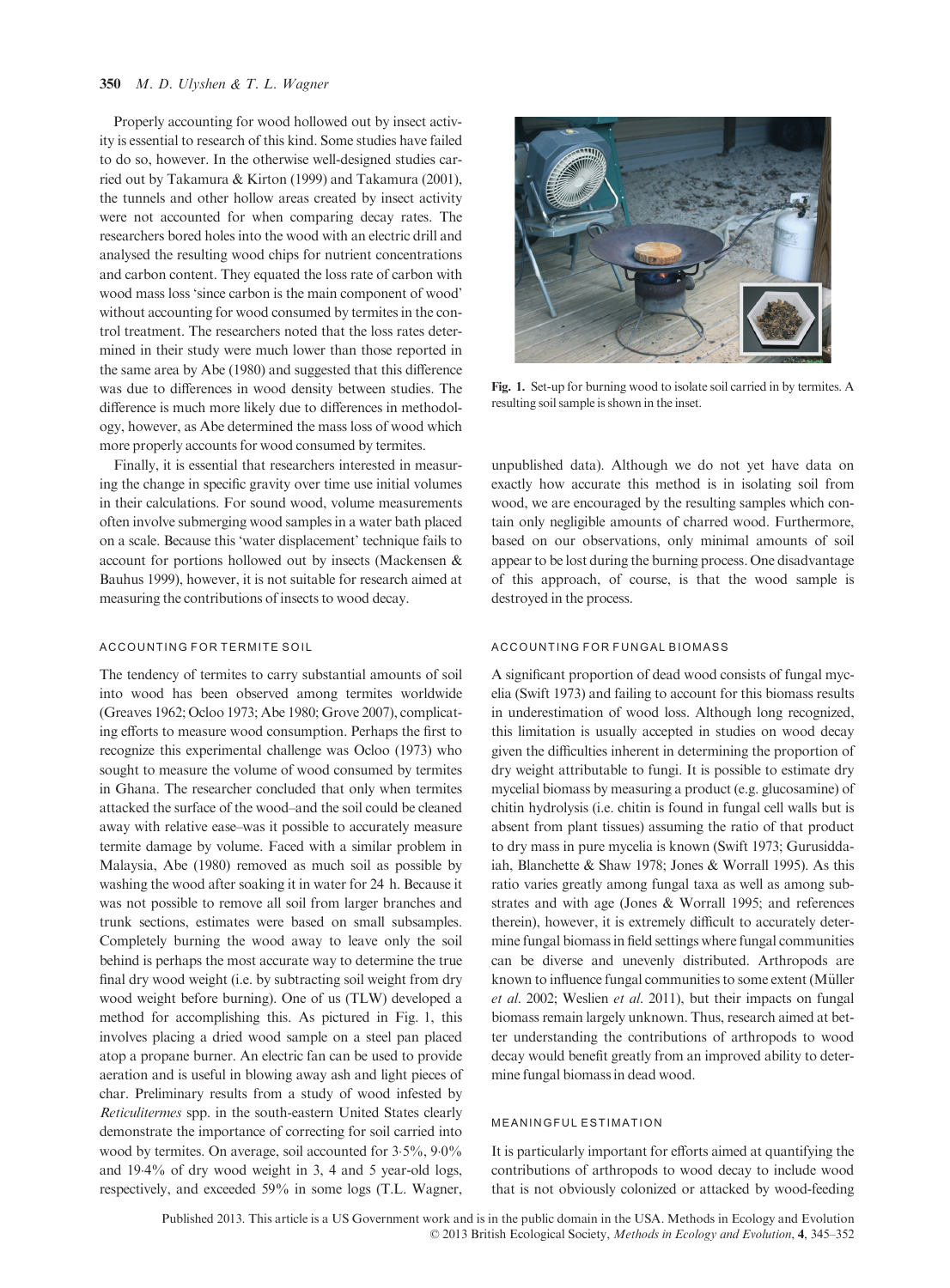insects in the calculations. In the south-eastern United States, for example, Gentry & Whitford (1982) only measured the quantity of wood removed from blocks in which 'sufficient channelization [by termites] had occurred'. Without knowing how much wood was removed from the other blocks, it is impossible to know what percentage of the wood loss observed for all blocks can be attributed to termite activity. The claim that 'termites removed between 3% and 12% of the original mass of over one-fourth of the pine blocks during the growing season' is not, therefore, particularly meaningful.

#### **Conclusions**

Research on the contributions of arthropods to wood decay under natural conditions is fraught with challenges, and no single experimental protocol is perfect. Some methods are better than others, however. Several general conclusions based on the considerations discussed previously are listed below:

1 The most valuable studies will use naturally occurring, intact woody substrates that are minimally manipulated (i.e. as opposed to machined blocks).

2 Many exclusion methods, such as mesh bags or chemicals, are likely to affect wood decay beyond their effects on the arthropod fauna. Although likely to underestimate arthropod contributions to decomposition, partial exclusion or temporary exposure methods may yield more informative (i.e. less confounded) results.

3 In determining the initial volume or mass of a wood sample, there is a trade-off between measurement accuracy and the realism of the study design. Considerable estimation errors are sometimes unavoidable.

4 Where termites are present, an effort must be made to determine how much soil has been carried into the wood by these organisms. We believe burning to be an accurate way to accomplish this.

5 Improved methods for measuring microbial biomass in dead wood are of particular interest.

6 To be meaningful, efforts to quantify the contributions of arthropods to wood decay must include all wood in the calculation, whether colonized by arthropods or not.

Looking forward, the development of methodology for excluding termites and perhaps other arthropods from small plots of undisturbed soil would be of great interest as this would allow researchers to study wood decay under more natural circumstances. Contact between the soil and dead wood would be more direct compared with many other approaches, for instance. The three-dimensional nature of woody debris could also be more properly preserved using this approach, allowing for some portions to be in contact with the ground while other portions are elevated or suspended in the air. The greatest advantage of this approach would be the ability to measure other services provided by wood-dwelling arthropods. These include improving soil fertility through nutrient mineralization and enhanced soil aeration, plant productivity, etc. (Lavelle et al. 1997; Jouquet et al. 2011). There is clearly much to be gained from research on this subject, and we hope this paper will aid researchers in planning and carrying out such efforts.

#### Acknowledgements

We thank Guy Shelton (USDA Forest Service), Yigen Chen (University of California, Davis), the associate editor and two anonymous reviewers for providing comments on an early version of the manuscript.

#### References

- Abe, T. (1978) The role of termites in the breakdown of dead wood in the forest floor of Pasoh study area. Malayan Nature Journal, 30, 391–404.
- Abe, T. (1980) Studies on the distribution and ecological role of termites in a lowland rain forest of west Malaysia (4) the role of termites in the process of wood decomposition in Pasoh forest reserve. Revue d'ecologie et de biologie du sol,
- 17, 23–40. Angers, V.A., Drapeau, P. & Bergeron, Y. (2012)Mineralization rates and factors influencing snag decay in four North American boreal tree species. Canadian Journal of Forest Research, 42, 157–166.
- Ausmus, B.S. (1977) Regulation of wood decomposition rates by arthropod and annelid populations. Ecological bulletins (Stockholm), 25, 180–192.
- Buxton, R.D. (1981) Termites and the turnover of dead wood in an arid tropical environment. Oecologia, 51, 379–384.
- Chen, J., Henderson, G., Grimm, C.C., Lloyd, S.W. & Laine, R.A. (1998) Termites fumigate their nests with naphthalene. Nature, 392, 558–559.
- Collins, N.M. (1981) The role of termites in the decomposition of wood and leaf litter in the southern Guinea savanna of Nigeria. Oecologia, 51, 389–399.
- Collins, N.M. (1983) Termite populations and their role in litter removal in Malaysian rain forests. Tropical Rain Forest: Ecology and Management (eds S.L. Sutton, T.C. Whitmore & A.C. Chadwick), pp. 311–325. Blackwell, Oxford.
- Cornwell, W.K., Cornelissen, J.H.C., Allison, S.D., Bauhus, J., Eggleton, P., Preston, C.M., Scarff, F.A., Weedon, J.T., Wirth, C. & Zanne, A.E. (2009) Plant traits and wood fates across the globe: rotted, burned, or consumed? Global Change Biology, 15, 2431–2449.
- Dowding, P. (1984) The evolution of insect-fungus relationships in the primary invasion of forest timber. Invertebrate-Microbial Interactions (eds J.M. Anderson, A.D.M. Rayner & D.W.H. Walton), pp. 133–153. Cambridge University Press, Cambridge.
- Edmonds, R.L. & Eglitis, A. (1989) The role of the Douglas-fir beetle and wood borers in the decomposition of and nutrient release from Douglas-fir logs. Canadian Journal of Forest Research, 19, 853–859.
- Gentry, J.B. & Whitford, W.G. (1982) The relationship between wood litter infall and relative abundance and feeding activity of subterranean termites Reticulitermes spp. in three southeastern coastal plain habitats.
- Oecologia, 54, 63–67.<br>Greaves, T. (1962) Studies of foraging galleries and the invasion of living trees by Coptotermes acinaciformis and C. brunneus (Isoptera). Australian Journal of Zoology, 10, 630–651.
- Grove, S.J. (2007) Mudguts. The Tasmanian Naturalist, 129, 2–7.
- Gurusiddaiah, S., Blanchette, R.A. & Shaw, C.G. (1978) A modified technique for the determination of fungal mass in decayed wood. Canadian Journal of Forest Research, 8, 486–490.
- Hann, R.A. (1969) Longitudinal shrinkage in seven species of wood. USDA Forest Service, Research Note FPL-0203, pp. 1–13.
- Haverty, M.I. & Nutting, W.L. (1975) A simulation of wood consumption by the subterranean termite, Heterotermes aureus (Snyder), in an Arizona desert grassland. Insect Sociaux, 22, 93-102.
- Hopkins, B. (1966) Vegetation of the Olokemeji Forest Reserve, Nigeria IV. The litter and soil with special reference to their seasonal changes. Journal of Ecology, 54, 687–703.
- Jones, H.L. & Worrall, J.J. (1995) Fungal biomass in decayed wood. Mycologia, 87, 459–466.
- Jouquet, P., Traoré, S., Choosai, C., Hartmann, C. & Bignell, D.E. (2011) Influence of termites on ecosystem functioning. Ecosystem services provided by termites. European Journal of Soil Biology, 47, 215–222.
- Kampichler, C. & Bruckner, A. (2009) The role of microarthropods in terrestrial decomposition: a meta-analysis of 40 years of litterbag studies. Biological Reviews, 84, 375–389.
- Lavelle, P., Bignell, D., Lepage, M., Wolters, V., Roger, P., Ineson, P., Heal, O.W. & Dhillion, S. (1997) Soil function in a changing world: the role of invertebrate ecosystem engineers. European Journal of Soil Biology, 33, 159–193.
- Lee, K.E. & Wood, T.G. (1971a) Physical and chemical effects on soils of some Australian termites, and their pedological significance. Pedobiologia, 11, 376– 409.

Lee, K.E. & Wood, T.G. (1971b) Termites and Soils. Academic Press, London.